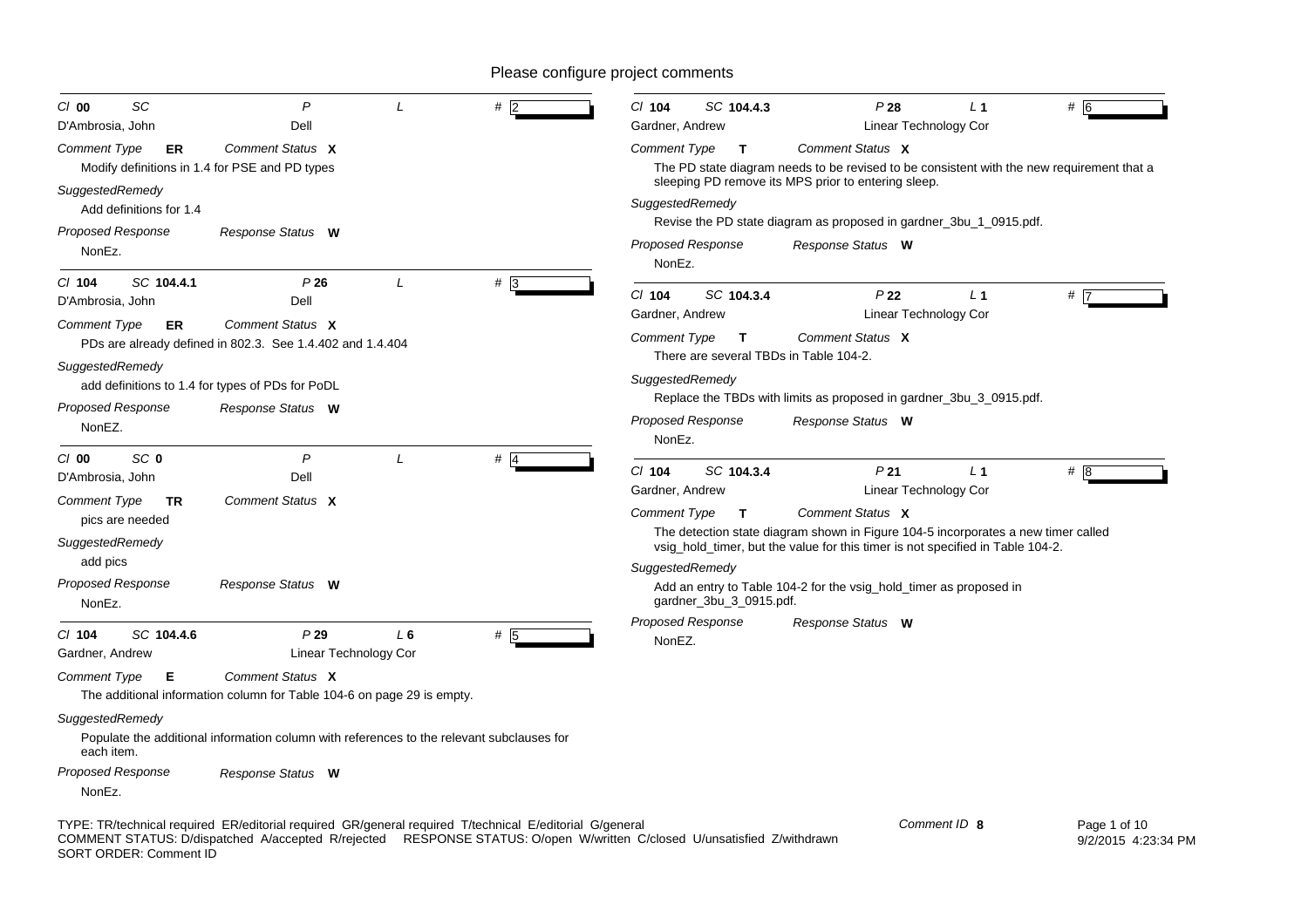| SC 104.3.4<br>$Cl$ 104<br>Gardner, Andrew                                                                                                                                     | P <sub>21</sub><br>Linear Technology Cor                                                                                                                                                                                                                        | L46             | #   9 | $Cl$ 104<br>SC 104.4.4<br>Gardner, Andrew                                                                                                                                                                  | P29                                                                                                                                                                                                                                                                        | L <sub>17</sub><br>Linear Technology Cor | # 12    |
|-------------------------------------------------------------------------------------------------------------------------------------------------------------------------------|-----------------------------------------------------------------------------------------------------------------------------------------------------------------------------------------------------------------------------------------------------------------|-----------------|-------|------------------------------------------------------------------------------------------------------------------------------------------------------------------------------------------------------------|----------------------------------------------------------------------------------------------------------------------------------------------------------------------------------------------------------------------------------------------------------------------------|------------------------------------------|---------|
| <b>Comment Type</b><br>$\mathbf{T}$<br>SuggestedRemedy<br>gardner_3bu_2_0915.pdf.<br><b>Proposed Response</b><br>NonEz.                                                       | Comment Status X<br>The slew rate specification for Idetect in Table 104-2 is TBD.<br>Replace the TBD for Idetect max slew rate with the value proposed in<br>Response Status W                                                                                 |                 |       | <b>Comment Type</b><br>$\mathbf T$<br>SuggestedRemedy<br><b>Proposed Response</b><br>NonEz.                                                                                                                | Comment Status X<br>The PD detection signature characteristics listed in Tables 104-4 and 104-5 conflict with<br>the voltage required for a sleeping PHY (3.3V).<br>Revise the limits in Table 104-4 and 104-5 as proposed in gardner_3bu_1_0915.pdf.<br>Response Status W |                                          |         |
| SC 104.4.3.1<br>$Cl$ 104<br>Gardner, Andrew<br><b>Comment Type</b><br>$\mathbf T$<br>requirements for a sleeping PD.<br>SuggestedRemedy<br><b>Proposed Response</b><br>NonEz. | P26<br>Linear Technology Cor<br>Comment Status X<br>The overview of the PD's behavior needs to be revised in order to be consistent with<br>Replace with baseline text as proposed in gardner_3bu_1.pdf.<br>Response Status W                                   | L <sub>27</sub> | # 10  | $Cl$ 104<br>SC 104.4.4<br>Gardner, Andrew<br><b>Comment Type</b><br>T<br>SuggestedRemedy<br><b>Proposed Response</b><br>NonEz.                                                                             | P29<br>Comment Status X<br>The min limit for Cbad in Table 104-5 is TBD.<br>Replace the Cbad min TBD with the limit proposed in gardner_3bu_3_0915.pdf.<br>Response Status W                                                                                               | L <sub>37</sub><br>Linear Technology Cor | # $ 13$ |
| SC 104.4.4<br>$Cl$ 104<br>Gardner, Andrew<br><b>Comment Type</b><br>$\mathbf{T}$<br>wakeup from the PD sleep.<br>SuggestedRemedy<br><b>Proposed Response</b><br>NonEz.        | P29<br><b>Linear Technology Cor</b><br>Comment Status X<br>The baseline text in this subclause needs to be revised to reflect the requirements for<br>Revise the baseline text in subclause 104.4.4 as proposed in gardner_3bu_1_0915.pdf.<br>Response Status W | L <sub>1</sub>  | # 11  | SC 104.4.6<br>$Cl$ 104<br>Gardner, Andrew<br><b>Comment Type</b><br>$\mathbf{T}$<br>Items 1-3 in Table 104-6 are TBDs.<br>SuggestedRemedy<br>gardner_3bu_2_0915.pdf.<br><b>Proposed Response</b><br>NonEz. | P30<br>Comment Status X<br>Replace the TBDs for items 1-3 in Table 104-6 with limits proposed in<br>Response Status W                                                                                                                                                      | $L_6$<br>Linear Technology Cor           | # $14$  |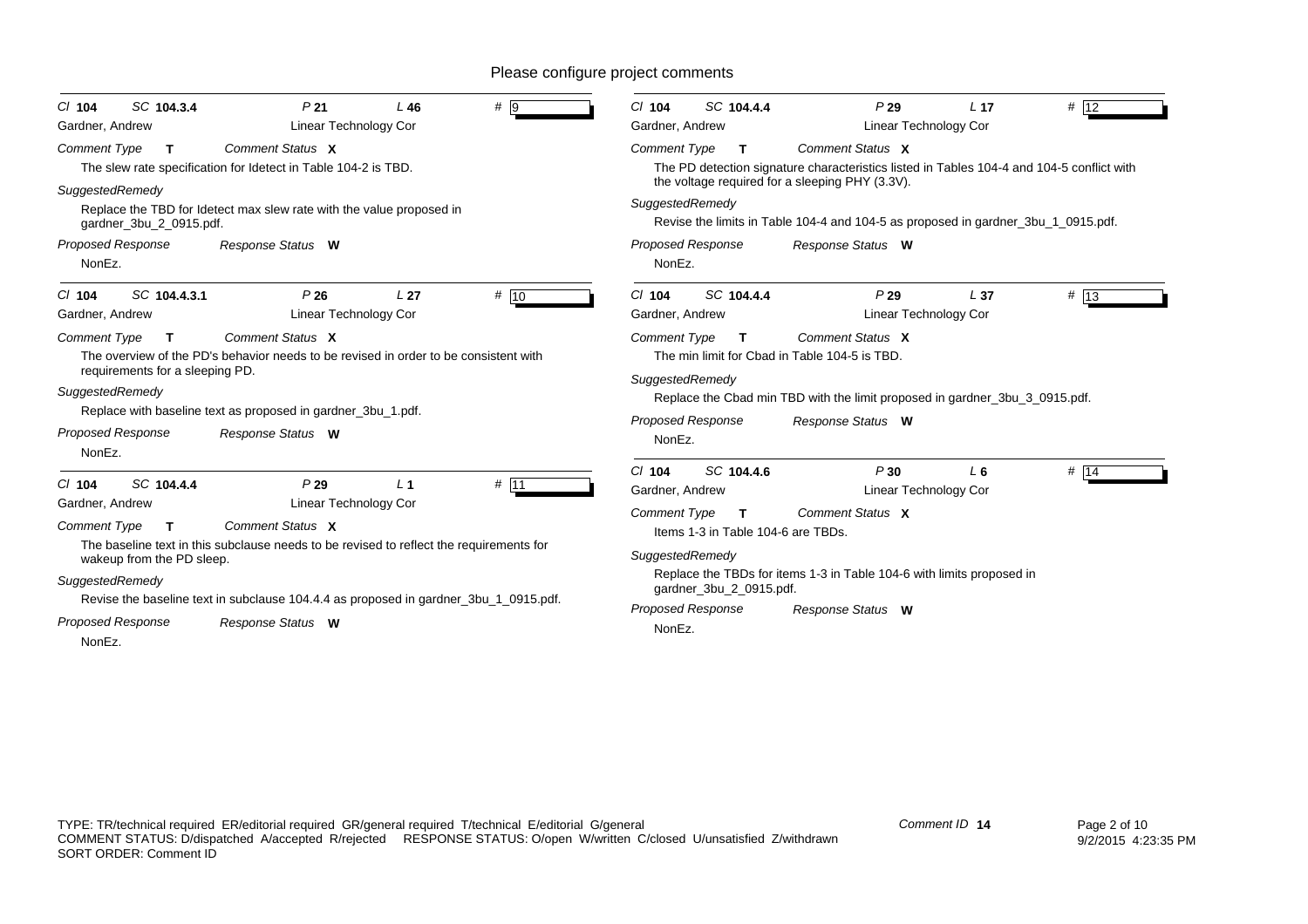| $CI$ 104<br>SC 104.4.6.1<br>Gardner, Andrew | P31<br>Linear Technology Cor                                                                            | L22             | # 15 | $CI$ 104<br>Gardner, Andrew        | SC 104.4.7                      | P32<br>Linear Technology Cor                                                       | L21             | # 19                                                                                                                                                                                                                                                                                   |
|---------------------------------------------|---------------------------------------------------------------------------------------------------------|-----------------|------|------------------------------------|---------------------------------|------------------------------------------------------------------------------------|-----------------|----------------------------------------------------------------------------------------------------------------------------------------------------------------------------------------------------------------------------------------------------------------------------------------|
|                                             | Comment Status X                                                                                        |                 |      |                                    |                                 | Comment Status X                                                                   |                 |                                                                                                                                                                                                                                                                                        |
| <b>Comment Type</b><br>E<br>SuggestedRemedy | There appear to be extra carriage returns after subclause 104.4.6.1.                                    |                 |      | Comment Type                       | $\mathbf{T}$                    | The text in subclause 104.4.7 needs to be revised to state that valid MPS shall be |                 | presented when the PD wishes to receive full-power at the MDI/PI. In addition, the MPS                                                                                                                                                                                                 |
| Remove the extra carriage returns.          |                                                                                                         |                 |      |                                    | being proposed for the PSE.     |                                                                                    |                 | requirements need to be revised to be consistent with the new MPS requirements that are                                                                                                                                                                                                |
| <b>Proposed Response</b><br>NonEz.          | Response Status W                                                                                       |                 |      | SuggestedRemedy                    |                                 | Revise the text in subclause 104.4.7 as proposed in gardner_3bu_1_0915.pdf.        |                 |                                                                                                                                                                                                                                                                                        |
| $Cl$ 104<br>SC 104.4.6<br>Gardner, Andrew   | P30<br>Linear Technology Cor                                                                            | L48             | # 16 | <b>Proposed Response</b><br>NonEz. |                                 | Response Status W                                                                  |                 |                                                                                                                                                                                                                                                                                        |
| Comment Type<br>$\mathbf T$                 | Comment Status X<br>The limits for items 6 and 7 in Table 104-6 are TBD.                                |                 |      | $Cl$ 104<br>Gardner, Andrew        | SC 104.5.3                      | P32<br>Linear Technology Cor                                                       | L <sub>47</sub> | #20                                                                                                                                                                                                                                                                                    |
| SuggestedRemedy                             |                                                                                                         |                 |      | <b>Comment Type</b>                | $\mathbf{T}$                    | Comment Status X                                                                   |                 |                                                                                                                                                                                                                                                                                        |
| <b>Proposed Response</b>                    | Replace the TBDs for items 6 and 7 with limits proposed in gardner_3bu_3_0915.pdf.<br>Response Status W |                 |      |                                    |                                 |                                                                                    |                 | The text "All other Ethernet physical layers should refer to their respective clauses for PHY<br>electrical specifications" is potententially problematic. For example, the transmitter test<br>fixtures called out in both 802.3bp and 802.3bw use DC coupled terminations or baluns. |
| NonEz.                                      |                                                                                                         |                 |      | SuggestedRemedy                    |                                 |                                                                                    |                 |                                                                                                                                                                                                                                                                                        |
| SC 104.4.6<br>$CI$ 104<br>Gardner, Andrew   | P31<br>Linear Technology Cor                                                                            | L6              | # 17 |                                    |                                 |                                                                                    |                 | Ask 802.3bw and 802.3bp to add low loss AC coupling capacitors into the transmitter test<br>fixtures in order to make them compatible with PoDL PSE and PD PHY transmitters.                                                                                                           |
| <b>Comment Type</b><br>$\mathbf{T}$         | Comment Status X<br>The limits for items 8 and 9 in Table 104-6 are TBD.                                |                 |      | <b>Proposed Response</b><br>NonEz. |                                 | Response Status W                                                                  |                 |                                                                                                                                                                                                                                                                                        |
| SuggestedRemedy<br>gardner_3bu_1_0915.pdf.  | Replace the TBDs for items 8 and 9 in Table 104-6 with limits proposed in                               |                 |      | $Cl$ 104<br>Gardner, Andrew        | SC 104.5.3.1                    | P33<br>Linear Technology Cor                                                       | L <sub>9</sub>  | # $\overline{21}$                                                                                                                                                                                                                                                                      |
| <b>Proposed Response</b>                    | Response Status W                                                                                       |                 |      | <b>Comment Type</b>                | Е<br>Footnote 1 is informative. | Comment Status X                                                                   |                 |                                                                                                                                                                                                                                                                                        |
| NonEz.                                      |                                                                                                         |                 |      | SuggestedRemedy                    |                                 |                                                                                    |                 |                                                                                                                                                                                                                                                                                        |
| $CI$ 104<br>SC 104.4.6.5                    | P32                                                                                                     | L <sub>11</sub> | # 18 |                                    |                                 | Either move footnote 1 to an informative annex or delete it.                       |                 |                                                                                                                                                                                                                                                                                        |
| Gardner, Andrew                             | Linear Technology Cor                                                                                   |                 |      | <b>Proposed Response</b>           |                                 | Response Status W                                                                  |                 |                                                                                                                                                                                                                                                                                        |
| <b>Comment Type</b><br>$\mathbf{T}$         | Comment Status X<br>There is no corresponding entry in Table 104-6 for tsleep.                          |                 |      | NonEz.                             |                                 |                                                                                    |                 |                                                                                                                                                                                                                                                                                        |
| SuggestedRemedy                             | Replace tsleep with a hard limit as proposed in gardner_3bu_1_0915.pdf.                                 |                 |      |                                    |                                 |                                                                                    |                 |                                                                                                                                                                                                                                                                                        |
| <b>Proposed Response</b><br>NonEz.          | Response Status W                                                                                       |                 |      |                                    |                                 |                                                                                    |                 |                                                                                                                                                                                                                                                                                        |
|                                             | TYPE: TR/technical required ER/editorial required GR/general required T/technical E/editorial G/general |                 |      |                                    |                                 |                                                                                    | Comment ID 21   | Page 3 of 10                                                                                                                                                                                                                                                                           |

COMMENT STATUS: D/dispatched A/accepted R/rejected RESPONSE STATUS: O/open W/written C/closed U/unsatisfied Z/withdrawn SORT ORDER: Comment ID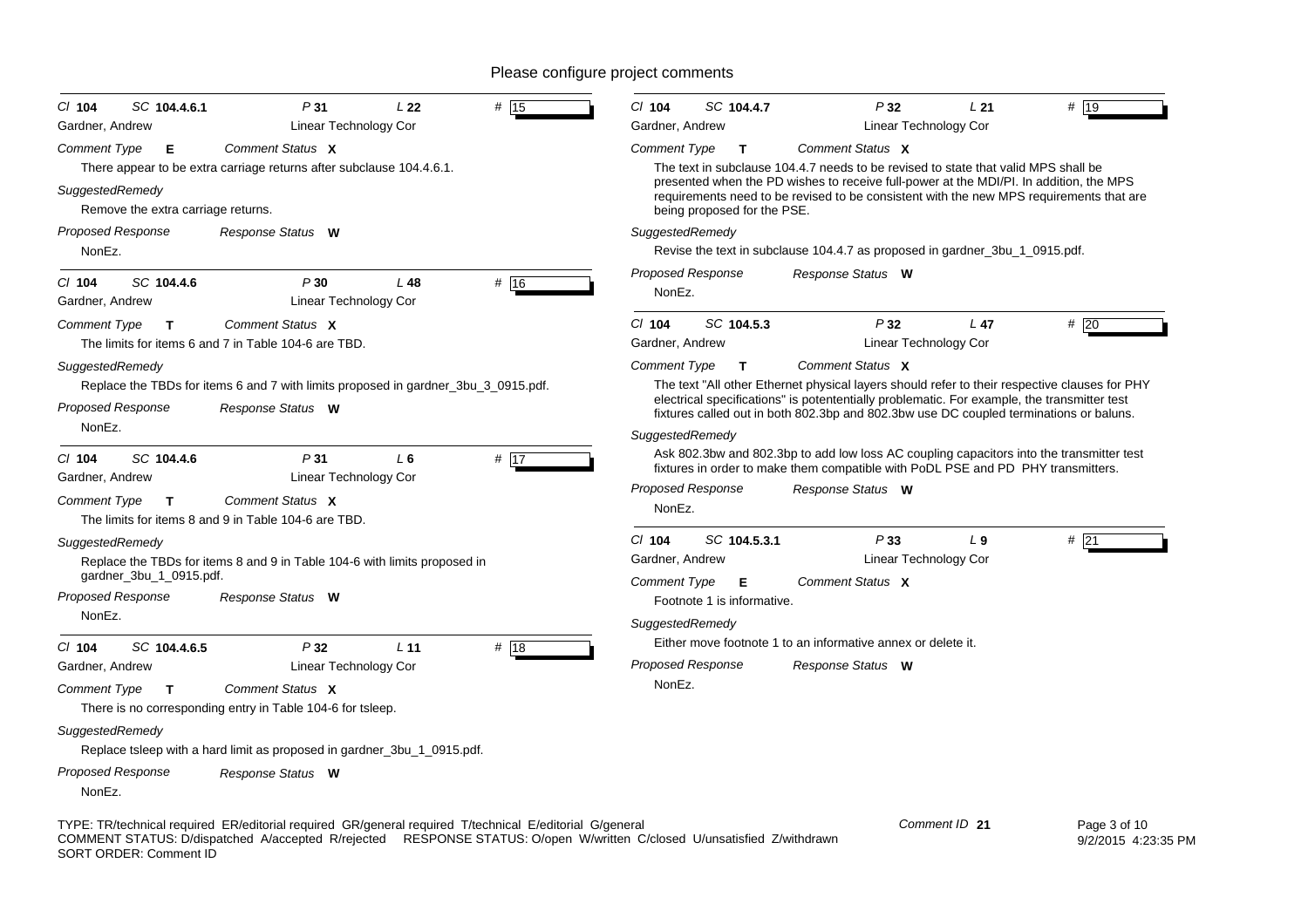| SC 104.6.3.4<br>#22<br>P37<br>L <sub>1</sub><br>$Cl$ 104<br>Linear Technology Cor<br>Gardner, Andrew                                                                                                                                                    | SC 104.2<br>$CI$ 104<br>P <sub>15</sub><br>$#$ 25<br>L23<br>Gardner, Andrew<br>Linear Technology Cor                                                                                                                                                                                                                                                                                                                                                                                      |
|---------------------------------------------------------------------------------------------------------------------------------------------------------------------------------------------------------------------------------------------------------|-------------------------------------------------------------------------------------------------------------------------------------------------------------------------------------------------------------------------------------------------------------------------------------------------------------------------------------------------------------------------------------------------------------------------------------------------------------------------------------------|
| Comment Status X<br><b>Comment Type</b><br>T<br>Item 3 has a TBD for the min limit.<br>SuggestedRemedy<br>Replace the item 3 TBD with the value proposed in gardner_3bu_4_0915.pdf.<br><b>Proposed Response</b><br>Response Status W<br>NonEz.          | Comment Status X<br><b>Comment Type</b><br>T.<br>The maximum allowed DC loop resistance of 6.5 ohms is limiting for the 1W PD<br>unregulated 12V class. As is, the PSE source resistance must be less than 0.86 ohms and<br>VPDmin is 3.75V which is pushing VOFF down to 3.6V.<br>SuggestedRemedy<br>Reduce the max loop resistance. For example, reducing the max loop resistance to 6 ohms<br>would allow the VPD, min to increase to 4V and the max PSE source resistance to increase |
| SC 104.6.3.4<br>#23<br>P37<br>L <sub>1</sub><br>$Cl$ 104<br><b>Linear Technology Cor</b><br>Gardner, Andrew                                                                                                                                             | to 1 ohm.<br><b>Proposed Response</b><br>Response Status W<br>NonEZ.                                                                                                                                                                                                                                                                                                                                                                                                                      |
| Comment Status X<br><b>Comment Type</b><br>$\mathbf{T}$<br>The electrical limits in Table 104-7 are not compatible with the shunt capacitance<br>presented by a 100BASE-T1 PHY.<br>SuggestedRemedy                                                      | SC 104.3.4.1<br>#26<br>$CI$ 104<br>P <sub>21</sub><br>L <sub>42</sub><br><b>Linear Technology Cor</b><br>Gardner, Andrew<br><b>Comment Type</b><br>Comment Status X<br>T                                                                                                                                                                                                                                                                                                                  |
| Revise the electrical limits as proposed in gardner_3bu_4_0915.pdf.<br><b>Proposed Response</b><br>Response Status W<br>NonEz.                                                                                                                          | Item 2 in Table 104-2, short circuit current, only needs a max limit. The minimum is implied<br>by the max value for item 3, valid test probe current.<br>SuggestedRemedy<br>Remove 20mA from the minimum value column for item 2 in Table 104-2.                                                                                                                                                                                                                                         |
| SC 104.6.4.4<br>$P$ 41<br>L <sub>12</sub><br>$#$ 24<br>$Cl$ 104<br><b>Linear Technology Cor</b><br>Gardner, Andrew                                                                                                                                      | <b>Proposed Response</b><br>Response Status W<br>NonEz.                                                                                                                                                                                                                                                                                                                                                                                                                                   |
| Comment Status X<br><b>Comment Type</b><br>T<br>The baseline text for subclause 104.6.4.4 is TBD.<br>SuggestedRemedy<br>Incorporate the baseline text as proposed in gardner_3bu_4_0915.pdf.<br><b>Proposed Response</b><br>Response Status W<br>NonEz. | SC 104.3.6.2<br>P <sub>24</sub><br>$Cl$ 104<br>L39<br>$#$ 27<br>Linear Technology Cor<br>Gardner, Andrew<br>Comment Status X<br><b>Comment Type</b><br>$\mathbf{T}$<br>The limits for ripple noise in Table 104-3 are TBD.<br>SuggestedRemedy<br>Replace the TBDs with limits as proposed in gardner_3bu_2_0915.pdf.<br><b>Proposed Response</b><br>Response Status W<br>NonEz.                                                                                                           |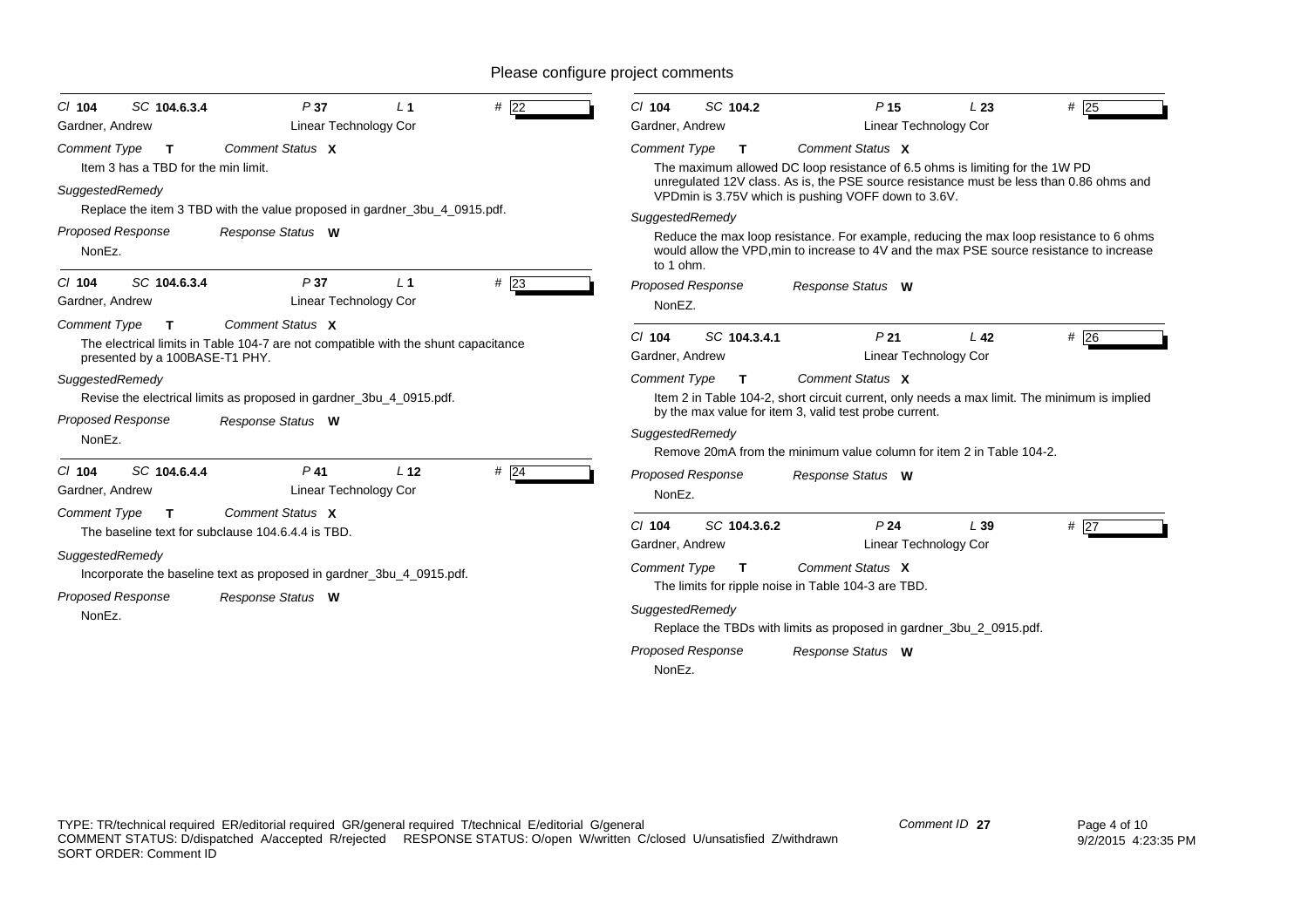| SC 104.3.6<br>$CI$ 104<br>Gardner, Andrew                                                               | P23<br>Linear Technology Cor                                                                           | $L$ 41 | # 28   | $Cl$ 104<br>Gardner, Andrew                 | SC 104.3.7.1            | P <sub>25</sub>                                                                                                                                                    | L43<br>Linear Technology Cor | #32               |
|---------------------------------------------------------------------------------------------------------|--------------------------------------------------------------------------------------------------------|--------|--------|---------------------------------------------|-------------------------|--------------------------------------------------------------------------------------------------------------------------------------------------------------------|------------------------------|-------------------|
| Comment Type<br>$\mathbf{T}$                                                                            | Comment Status X                                                                                       |        |        | Comment Type                                | T.                      | Comment Status X                                                                                                                                                   |                              |                   |
| Items 2 & 5 in Table 104-3 are TBDs.                                                                    |                                                                                                        |        |        |                                             |                         | The requirements for MPS need to be re-evaluated given the requirement to maintain a<br>reduced power level at the PI when a PD goes to sleep.                     |                              |                   |
| SuggestedRemedy<br><b>Proposed Response</b><br>NonEz.                                                   | Replace the TBDs with limits as proposed in gardner_3bu_2_0915.pdf.<br>Response Status W               |        |        | SuggestedRemedy<br><b>Proposed Response</b> |                         | Reword subclause 104.3.7.1 as described in gardner_3bu_1_0915.pdf.<br>Response Status W                                                                            |                              |                   |
|                                                                                                         |                                                                                                        |        |        | NonEz.                                      |                         |                                                                                                                                                                    |                              |                   |
| SC 104.3.6<br>$Cl$ 104<br>Gardner, Andrew                                                               | $P$ 23-24<br>Linear Technology Cor                                                                     |        | #29    | CI 104<br>Gardner, Andrew                   | SC 104.3.3              | P <sub>16</sub>                                                                                                                                                    | L31<br>Linear Technology Cor | #33               |
| <b>Comment Type</b><br>$\mathbf{T}$<br>Items 8, 9, and 11 are TBD in Table 104-3.                       | Comment Status X                                                                                       |        |        | Comment Type                                | $\mathbf{T}$            | Comment Status X                                                                                                                                                   |                              |                   |
| SuggestedRemedy                                                                                         |                                                                                                        |        |        |                                             |                         | The PSE state diagram needs to be revised in order to be consistent with the requirement<br>that a PD that no longer exhibits valid MPS should receive sleep bias. |                              |                   |
|                                                                                                         | Replace TBDs with limits as proposed in gardner_3bu_3_0915.pdf.                                        |        |        | SuggestedRemedy                             |                         |                                                                                                                                                                    |                              |                   |
| <b>Proposed Response</b><br>NonEz.                                                                      | Response Status W                                                                                      |        |        |                                             | gardner_3bu_1_0915.pdf. | Revise the PSE state diagram and MPS state diagram as described in                                                                                                 |                              |                   |
| SC 104.3.6.6<br>CI 104<br>Gardner, Andrew                                                               | P25<br>Linear Technology Cor                                                                           | L16    | $#$ 30 | Proposed Response<br>NonEZ.                 |                         | Response Status W                                                                                                                                                  |                              |                   |
| <b>Comment Type</b><br>$\mathbf{T}$                                                                     | Comment Status X                                                                                       |        |        | $Cl$ 104                                    | SC 104.3.4              | P <sub>22</sub>                                                                                                                                                    | L <sub>1</sub>               | $# \overline{34}$ |
|                                                                                                         | The value for the test resistor specified in 104.3.6.6 is TBD.                                         |        |        | Gardner, Andrew                             |                         |                                                                                                                                                                    | Linear Technology Cor        |                   |
| SuggestedRemedy                                                                                         |                                                                                                        |        |        | <b>Comment Type</b>                         | $\mathbf{T}$            | Comment Status X                                                                                                                                                   |                              |                   |
|                                                                                                         | Replace the TBD with the value proposed in gardner_3bu_0915.pdf.                                       |        |        |                                             |                         | The maximum output capacitance of 1nF allowed during detection in Table 104-2 may be                                                                               |                              |                   |
| <b>Proposed Response</b>                                                                                | Response Status W                                                                                      |        |        | limiting.                                   |                         |                                                                                                                                                                    |                              |                   |
| NonEz.                                                                                                  |                                                                                                        |        |        | SuggestedRemedy                             |                         | Change the value as proposed in gardner_3bu_3_0915.pdf.                                                                                                            |                              |                   |
| SC 104.3.7<br>$CI$ 104                                                                                  | P <sub>25</sub>                                                                                        | L38    | #31    | <b>Proposed Response</b>                    |                         | Response Status W                                                                                                                                                  |                              |                   |
| Gardner, Andrew                                                                                         | Linear Technology Cor                                                                                  |        |        | NonEz.                                      |                         |                                                                                                                                                                    |                              |                   |
| <b>Comment Type</b><br>$\mathbf{T}$<br>regirements for a sleeping PD.                                   | Comment Status X<br>Removing power entirely from the PI in the absence of MPS is incompatible with the |        |        |                                             |                         |                                                                                                                                                                    |                              |                   |
| SuggestedRemedy                                                                                         |                                                                                                        |        |        |                                             |                         |                                                                                                                                                                    |                              |                   |
|                                                                                                         | Reword subclause 104.3.7 as described in gardner_3bu_1_0915.pdf.                                       |        |        |                                             |                         |                                                                                                                                                                    |                              |                   |
| <b>Proposed Response</b><br>NonEz.                                                                      | Response Status W                                                                                      |        |        |                                             |                         |                                                                                                                                                                    |                              |                   |
| TYPE: TR/technical required ER/editorial required GR/general required T/technical E/editorial G/general |                                                                                                        |        |        |                                             |                         |                                                                                                                                                                    | Comment ID 34                | Page 5 of 10      |

COMMENT STATUS: D/dispatched A/accepted R/rejected RESPONSE STATUS: O/open W/written C/closed U/unsatisfied Z/withdrawn SORT ORDER: Comment ID

9/2/2015 4:23:35 PM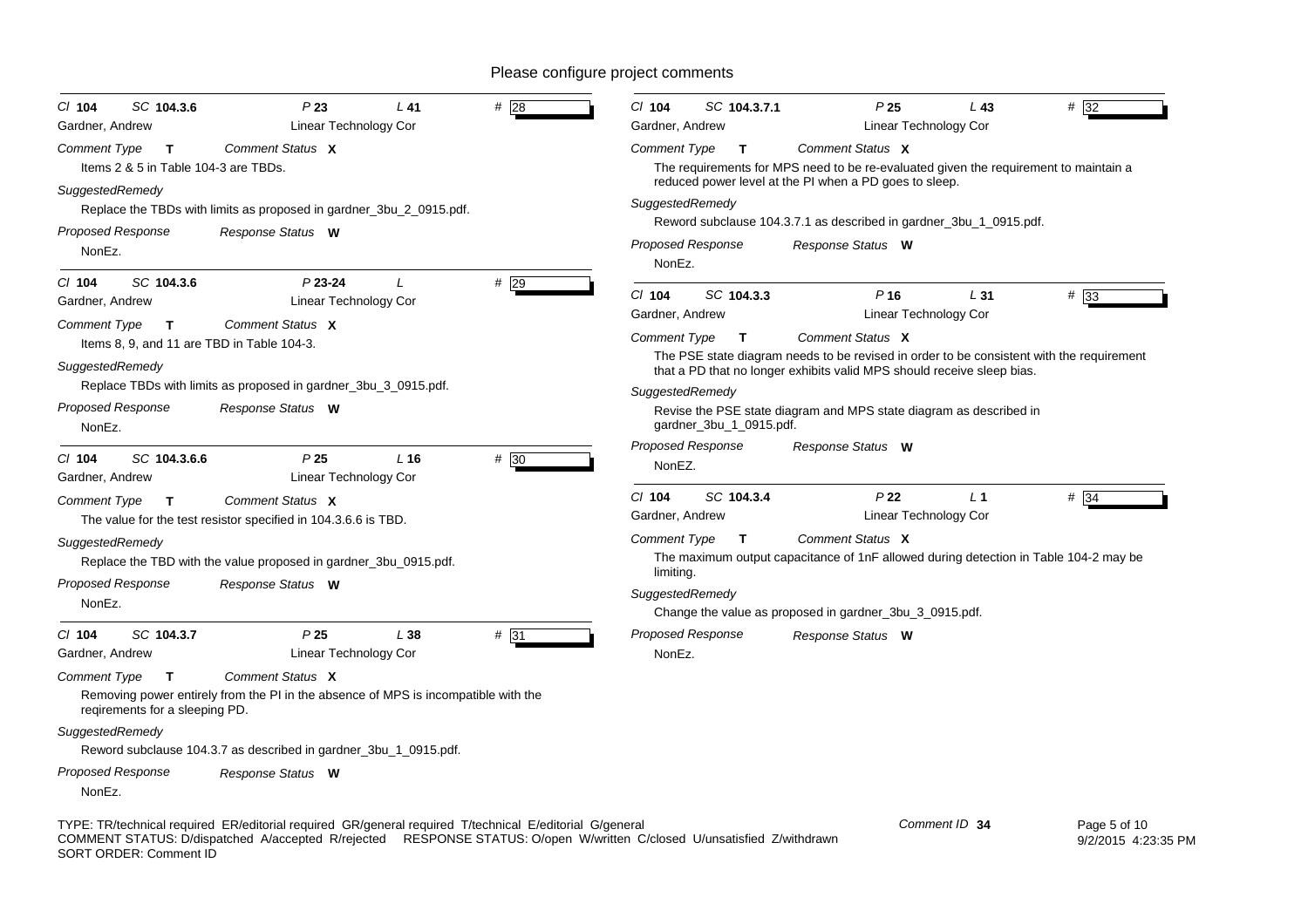| SC 104.2<br>$Cl$ 104                                                                      | P <sub>15</sub>                                                                                                                                                                             | L29             | $# \sqrt{35}$ | $CI$ 104                              | SC 104.6.4.3                 | P39                                                                                                                                                                                                                                                                              | L6        | $\#$ 43 |  |
|-------------------------------------------------------------------------------------------|---------------------------------------------------------------------------------------------------------------------------------------------------------------------------------------------|-----------------|---------------|---------------------------------------|------------------------------|----------------------------------------------------------------------------------------------------------------------------------------------------------------------------------------------------------------------------------------------------------------------------------|-----------|---------|--|
| Dwelley, David<br><b>Comment Type</b><br>T.                                               | Linear Technology<br>Comment Status X                                                                                                                                                       |                 |               | Dwelley, David<br><b>Comment Type</b> | Е                            | Linear Technology<br>Comment Status X                                                                                                                                                                                                                                            |           |         |  |
| from 12V and 24V classes.                                                                 | Table 104-1: It's not clear to me that we need 48V unreg classes. 48V vehicles will typically<br>not use 4 12V lead-acid cells in series, and "cold crank" behavior will be quite different |                 |               | SuggestedRemedy                       |                              | Table 104-8: type A and type B terms are used but never defined.                                                                                                                                                                                                                 |           |         |  |
| SuggestedRemedy                                                                           |                                                                                                                                                                                             |                 |               |                                       |                              | Remove "type A" and "type B" and the parens around 100BASE-T1 and 1000BASE-T1.                                                                                                                                                                                                   |           |         |  |
| Consider removing classes 8 and 9.                                                        |                                                                                                                                                                                             |                 |               | <b>Proposed Response</b>              |                              | Response Status W                                                                                                                                                                                                                                                                |           |         |  |
| <b>Proposed Response</b>                                                                  | Response Status W                                                                                                                                                                           |                 |               | NonEz.                                |                              |                                                                                                                                                                                                                                                                                  |           |         |  |
| NonEZ.                                                                                    |                                                                                                                                                                                             |                 |               | $Cl$ 104<br>XU, Dayin                 | SC 104.3.6                   | P23<br><b>Rockwell Automation</b>                                                                                                                                                                                                                                                | $\perp$ 1 | # 50    |  |
| SC 104.3.3.4<br>$Cl$ 104<br>Dwelley, David                                                | P <sub>17</sub><br>Linear Technology                                                                                                                                                        | L <sub>25</sub> | # 37          | <b>Comment Type</b>                   | ER<br>Table reference error  | Comment Status X                                                                                                                                                                                                                                                                 |           |         |  |
| <b>Comment Type</b><br>T.<br>SuggestedRemedy                                              | Comment Status D<br>MPS stands for "maintain power signature" - with the new sleep mode, this isn't directly<br>relevent - "maintain full voltage signature" is perhaps more descriptie     |                 |               | SuggestedRemedy                       |                              | Change table reference from "Table 104-5" to "Table 104-3"                                                                                                                                                                                                                       |           |         |  |
| Change MPS to MFVS throughout                                                             |                                                                                                                                                                                             |                 |               | <b>Proposed Response</b><br>NonEz.    |                              | Response Status W                                                                                                                                                                                                                                                                |           |         |  |
| <b>Proposed Response</b><br>NonEZ.                                                        | Response Status W                                                                                                                                                                           |                 |               | $Cl$ 104<br>XU, Dayin                 | SC 104.3.6                   | P23<br><b>Rockwell Automation</b>                                                                                                                                                                                                                                                | L7        | # 51    |  |
| SC 104.3.6<br>$Cl$ 104<br>Dwelley, David                                                  | P <sub>22</sub><br><b>Linear Technology</b>                                                                                                                                                 | L <sub>53</sub> | $#$ 42        | <b>Comment Type</b><br>Table 104-3    | ER                           | Comment Status X                                                                                                                                                                                                                                                                 |           |         |  |
| <b>Comment Type</b><br>Е<br>"electrical limits set out in Table"<br>"set out" is unneeded | Comment Status X                                                                                                                                                                            |                 |               | parallel.                             |                              | Adjust the item sequence in this table so that the reader can read it in a more logical way.<br>Also consider the item sequence in Table 104-6. The reader may read these two tables<br>together in the end. So try to make these two tables organized to be read more easily in |           |         |  |
| SuggestedRemedy                                                                           |                                                                                                                                                                                             |                 |               | SuggestedRemedy                       |                              |                                                                                                                                                                                                                                                                                  |           |         |  |
| Remove "set out"                                                                          |                                                                                                                                                                                             |                 |               |                                       | 1. Move item 4 before Item 2 |                                                                                                                                                                                                                                                                                  |           |         |  |
| <b>Proposed Response</b>                                                                  | Response Status W                                                                                                                                                                           |                 |               |                                       | 2. Move item 5 before Item 3 |                                                                                                                                                                                                                                                                                  |           |         |  |
| NonEz.                                                                                    |                                                                                                                                                                                             |                 |               | <b>Proposed Response</b><br>NonEz.    |                              | Response Status W                                                                                                                                                                                                                                                                |           |         |  |
|                                                                                           |                                                                                                                                                                                             |                 |               |                                       |                              |                                                                                                                                                                                                                                                                                  |           |         |  |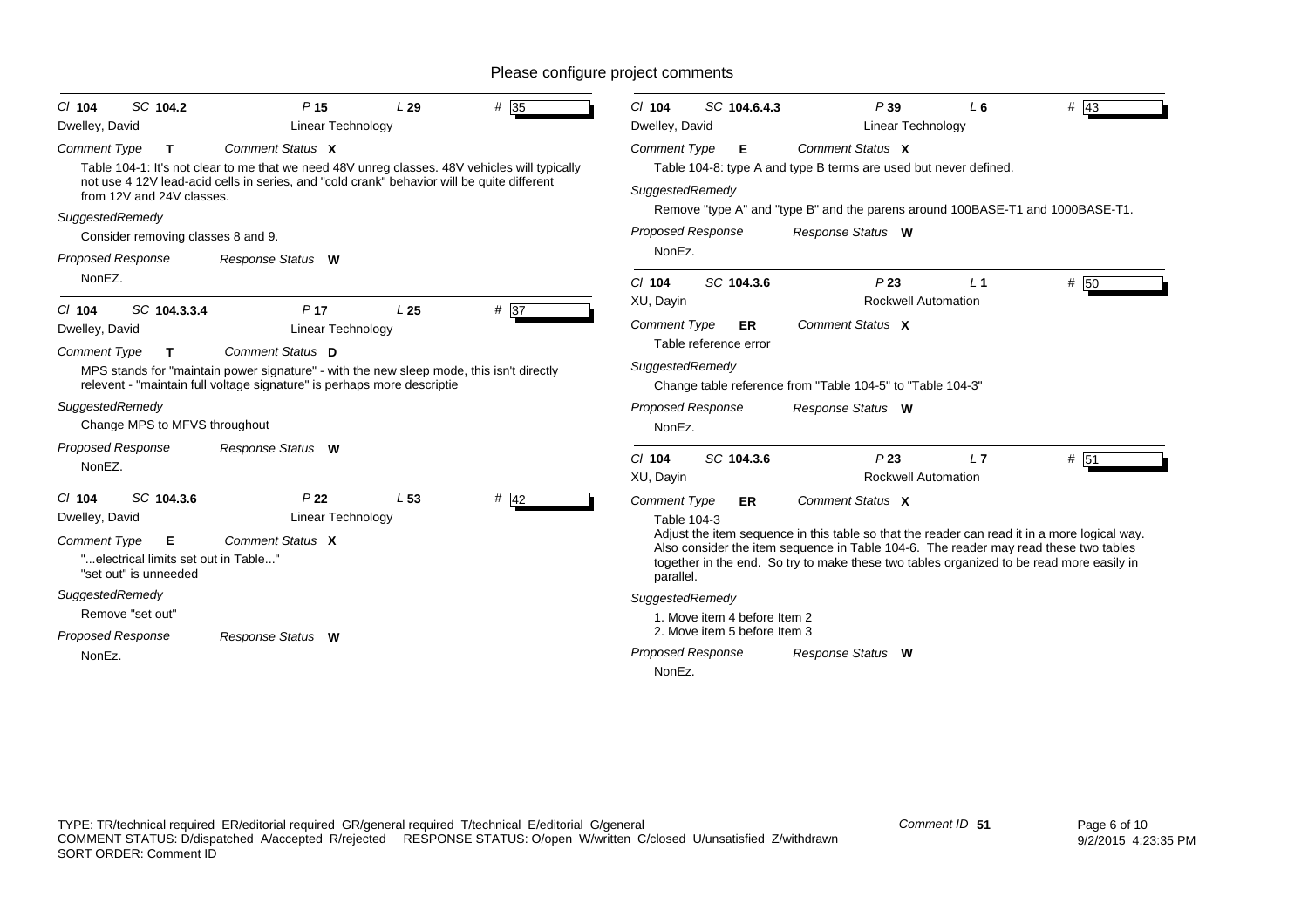| SC 104.3.6<br>P23<br>$CI$ 104<br><b>Rockwell Automation</b><br>XU, Dayin                                                                                              | L <sub>42</sub><br>$#$ 52 | $Cl$ 104<br>SC 104.6.3.2<br>P36<br># 56<br>L <sub>8</sub><br>XU, Dayin<br><b>Rockwell Automation</b>                                                                           |
|-----------------------------------------------------------------------------------------------------------------------------------------------------------------------|---------------------------|--------------------------------------------------------------------------------------------------------------------------------------------------------------------------------|
| Comment Status X<br><b>Comment Type</b><br>ER<br>Subclause reference error.                                                                                           |                           | Comment Type<br>Comment Status X<br>ER<br>Figure 104-11 reference error, line 34 has the same error.                                                                           |
| SuggestedRemedy<br>Not sure there is a subclause that could be referenced for this item 5                                                                             |                           | SuggestedRemedy<br>Change "Figure 104-11" to "Figure 104-10"                                                                                                                   |
| <b>Proposed Response</b><br>Response Status W<br>NonEz.                                                                                                               |                           | <b>Proposed Response</b><br>Response Status W<br>NonEz.                                                                                                                        |
| C/ 104<br>SC 104.3.6<br>P <sub>24</sub><br><b>Rockwell Automation</b><br>XU, Dayin                                                                                    | # 53<br>L23               | C/ 104<br>SC 104.6.4.3<br>P38<br># 57<br>L39<br>XU, Dayin<br><b>Rockwell Automation</b>                                                                                        |
| Comment Status X<br><b>Comment Type</b><br>ER<br>Subclause 104.3.6.5 reference error                                                                                  |                           | Comment Status X<br><b>Comment Type</b><br><b>ER</b><br>Figure reference error, has same error in line 50                                                                      |
| SuggestedRemedy<br>Change subclause reference "104.3.6.5" to "104.3.6.4" for item 18 and 19 in Table 104-3<br><b>Proposed Response</b><br>Response Status W<br>NonEz. |                           | SuggestedRemedy<br>Line 39: change Figure 104-12 to Figure 104-11<br>Line 50: change Figure 104-13 to Figure 104-12<br><b>Proposed Response</b><br>Response Status W<br>NonEz. |
| SC 104.6.3.1<br>P35<br>C/ 104<br><b>Rockwell Automation</b><br>XU, Dayin                                                                                              | L31<br># 54               |                                                                                                                                                                                |
| Comment Status X<br><b>Comment Type</b><br>ER<br>Figure 104-10 reference error                                                                                        |                           |                                                                                                                                                                                |
| SuggestedRemedy<br>Change "Figure 104-10" to "Figure 104-9"                                                                                                           |                           |                                                                                                                                                                                |
| <b>Proposed Response</b><br>Response Status W<br>NonEz.                                                                                                               |                           |                                                                                                                                                                                |
| C/ 104<br>SC 104.6.3.2<br>P36<br>XU, Dayin<br><b>Rockwell Automation</b>                                                                                              | # 55<br>L7                |                                                                                                                                                                                |
| Comment Status X<br><b>Comment Type</b><br><b>ER</b><br>Change " pulling it PI port " to " pulling its PI port "                                                      |                           |                                                                                                                                                                                |
| SuggestedRemedy<br>Change " pulling it PI port " to " pulling its PI port "                                                                                           |                           |                                                                                                                                                                                |
| Proposed Response<br>Response Status W<br>NonEz.                                                                                                                      |                           |                                                                                                                                                                                |

TYPE: TR/technical required ER/editorial required GR/general required T/technical E/editorial G/general COMMENT STATUS: D/dispatched A/accepted R/rejected RESPONSE STATUS: O/open W/written C/closed U/unsatisfied Z/withdrawn SORT ORDER: Comment ID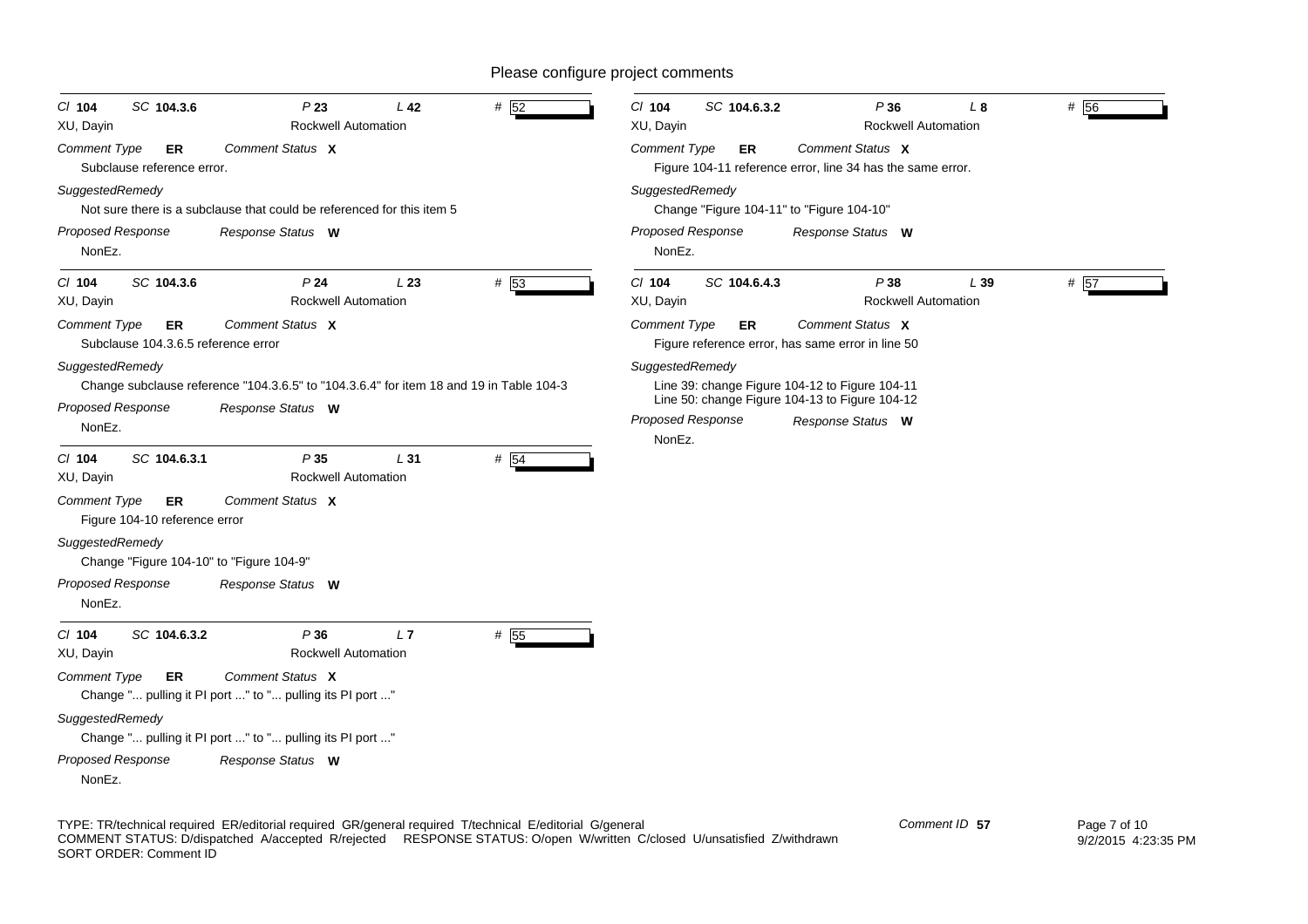| $Cl$ 104<br>XU, Dayin | SC 104.4.6                                                                                                                                                                                                                                                                                                                                                                                                                                                       | P29<br><b>Rockwell Automation</b> | L 48 | #<br>58 | $Cl$ 104<br>Donahue, Curtis                                                  | SC 3.3.6                  | P <sub>19</sub><br>UNH-IOL                                                                                                                                                                                                                                                     | L <sub>12</sub> | #159 |
|-----------------------|------------------------------------------------------------------------------------------------------------------------------------------------------------------------------------------------------------------------------------------------------------------------------------------------------------------------------------------------------------------------------------------------------------------------------------------------------------------|-----------------------------------|------|---------|------------------------------------------------------------------------------|---------------------------|--------------------------------------------------------------------------------------------------------------------------------------------------------------------------------------------------------------------------------------------------------------------------------|-----------------|------|
| <b>Comment Type</b>   | ER<br>Consider align the structure of this subclause to the subclause 104.3.6.                                                                                                                                                                                                                                                                                                                                                                                   | Comment Status X                  |      |         | <b>Comment Type</b>                                                          | Е                         | Comment Status X<br>Should "PD information byte" be "PD_information_byte"?                                                                                                                                                                                                     |                 |      |
|                       | The structure of 104.3.6<br>104.3.6.1 Output voltage<br>104.3.6.2 Power feeding ripple and noise<br>104.3.6.3 Overload current<br>104.3.6.4 Output current<br>104.3.6.5 Turn on time                                                                                                                                                                                                                                                                             |                                   |      |         | SuggestedRemedy<br><b>Proposed Response</b><br>NonEz.                        | See comment.              | Response Status W                                                                                                                                                                                                                                                              |                 |      |
|                       | 104.3.6.6 Turn off time<br>104.3.6.7 Continuous output power in POWER ON state                                                                                                                                                                                                                                                                                                                                                                                   |                                   |      |         | C/ 104<br>Donahue, Curtis                                                    | SC 3.4                    | P <sub>21</sub><br>UNH-IOL                                                                                                                                                                                                                                                     | L <sub>25</sub> | # 60 |
|                       | 104.3.6.8 PSE stability<br>The structure of 104.4.6<br>104.4.6.1 PD input voltage<br>104.4.6.2 Input average power<br>104.4.6.3 PD stability<br>104.4.6.4 PD ripple and noise<br>104.4.6.5 Input current                                                                                                                                                                                                                                                         |                                   |      |         | <b>Comment Type</b><br>SuggestedRemedy                                       | Е<br>this even necessary? | Comment Status X<br>"the link segment may not be called out to preserve clarity". I'm not sure I understand what<br>this is trying to tell the reader. Not mentioning the link segment preserves clarity? Is saying<br>Remove last sentence of paragraph if its not necessary. |                 |      |
| SuggestedRemedy       | these two structure could be organized better for easy reading.                                                                                                                                                                                                                                                                                                                                                                                                  |                                   |      |         | <b>Proposed Response</b><br>NonEz.                                           |                           | Response Status W                                                                                                                                                                                                                                                              |                 |      |
|                       | Here are suggested changes:<br>Change the structure of 104.3.6 to                                                                                                                                                                                                                                                                                                                                                                                                |                                   |      |         | $Cl$ 104<br>Donahue, Curtis                                                  | SC 3.4.1                  | P <sub>22</sub><br>UNH-IOL                                                                                                                                                                                                                                                     | L <sub>2</sub>  | # 61 |
|                       | 104.3.6.1 Output voltage<br>104.3.6.2 Output current<br>104.3.6.3 Power feeding ripple and noise<br>104.3.6.4 Overload current<br>104.3.6.5 Turn on time<br>104.3.6.6 Turn off time<br>104.3.6.7 Continuous output power in POWER ON state<br>104.3.6.8 PSE stability<br>Change the structure of 104.4.6 to<br>104.4.6.1 PD input voltage<br>104.4.6.2 Input current<br>104.4.6.3 PD ripple and noise<br>104.4.6.4 Input average power<br>104.4.6.5 PD stability |                                   |      |         | <b>Comment Type</b><br>SuggestedRemedy<br><b>Proposed Response</b><br>NonEz. | E                         | Comment Status X<br>Table 104-2 on page 15 should have "(continued)" at the end since its split across 2 pages.<br>Same for Table 104-3 on pg 24, and Table 104-6 on pg 31.<br>See comment. I thought FrameMaker fixed this automatically, quess not.<br>Response Status W     |                 |      |

*Proposed Response Response Status* **W**

NonEz.

TYPE: TR/technical required ER/editorial required GR/general required T/technical E/editorial G/general COMMENT STATUS: D/dispatched A/accepted R/rejected RESPONSE STATUS: O/open W/written C/closed U/unsatisfied Z/withdrawn SORT ORDER: Comment ID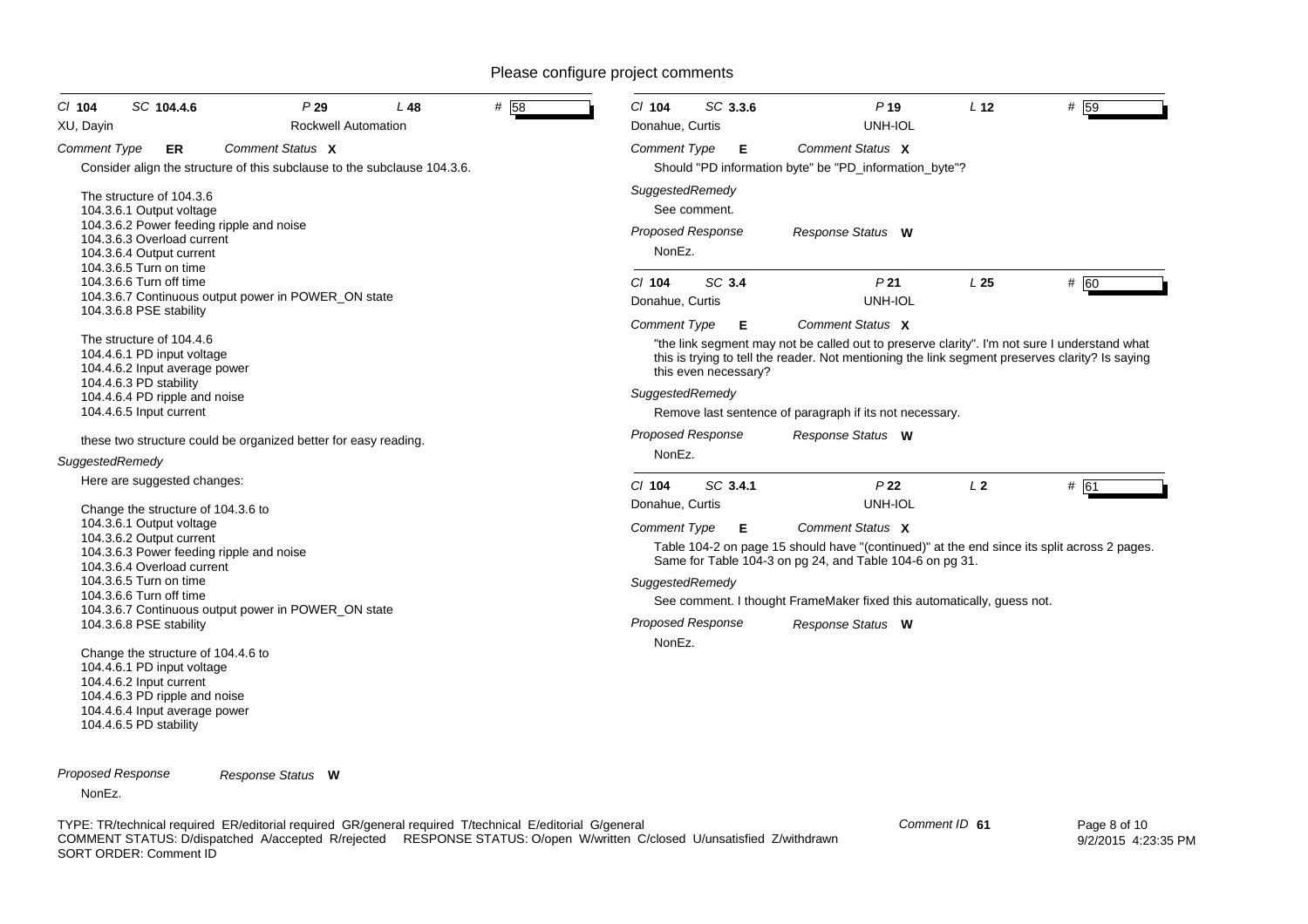| SC 3.6<br>$CI$ 104<br>Donahue, Curtis                                 | P <sub>22</sub><br>UNH-IOL | L46       | # 62 | $Cl$ 104<br>SC 4.5<br>Donahue, Curtis                      | P29<br>UNH-IOL                                                                                                       | L44    | # 66 |
|-----------------------------------------------------------------------|----------------------------|-----------|------|------------------------------------------------------------|----------------------------------------------------------------------------------------------------------------------|--------|------|
| <b>Comment Type</b><br>Е<br>Remove "section" before "104.6".          | Comment Status X           |           |      | Comment Type<br>Е<br>Remove "section" before "104.6".      | Comment Status X                                                                                                     |        |      |
| SuggestedRemedy<br>See comment.                                       |                            |           |      | SuggestedRemedy<br>See comment.                            |                                                                                                                      |        |      |
| <b>Proposed Response</b><br>NonEz.                                    | Response Status W          |           |      | <b>Proposed Response</b><br>NonEz.                         | Response Status W                                                                                                    |        |      |
| SC 4.3.1<br>$CI$ 104<br>Donahue, Curtis                               | P26<br>UNH-IOL             | L29       | # 63 | SC 4.6.3<br>$CI$ 104<br>Donahue, Curtis                    | P31<br>UNH-IOL                                                                                                       | L36    | # 67 |
| <b>Comment Type</b><br>Е<br>Remove "section" before "104.4.4".        | Comment Status X           |           |      | <b>Comment Type</b><br>Е                                   | Comment Status X<br>There should be a multiplication operator before the "W" in equation 104-1.                      |        |      |
| SuggestedRemedy<br>See comment.                                       |                            |           |      | SuggestedRemedy<br>See comment.                            |                                                                                                                      |        |      |
| <b>Proposed Response</b><br>NonEz.                                    | Response Status W          |           |      | <b>Proposed Response</b><br>NonEz.                         | Response Status W                                                                                                    |        |      |
| SC 4.4<br>C/ 104<br>Donahue, Curtis                                   | P29<br>UNH-IOL             | $\perp$ 8 | # 64 | C/ 104<br>SC 4.6.3<br>Donahue, Curtis                      | P31<br>UNH-IOL                                                                                                       | $L$ 42 | # 68 |
| <b>Comment Type</b><br>Е<br>Change "consistsof" to "consists of".     | Comment Status X           |           |      | <b>Comment Type</b><br>Е                                   | Comment Status X<br>Looks like the variable definitions for equaiton 104-1 is an inserted image, or the font is just |        |      |
| SuggestedRemedy<br>See comment.                                       |                            |           |      | wonky. Additionally "W" is not defined.<br>SuggestedRemedy |                                                                                                                      |        |      |
| Proposed Response                                                     | Response Status W          |           |      |                                                            | Fix font of variable. Add definition for "W".                                                                        |        |      |
| NonEz.                                                                |                            |           |      | <b>Proposed Response</b><br>NonEz.                         | Response Status W                                                                                                    |        |      |
| SC 4.6<br>C/ 104<br>Donahue, Curtis                                   | P29<br>UNH-IOL             | L50       | # 65 |                                                            |                                                                                                                      |        |      |
| <b>Comment Type</b><br>Е<br>Change "shalloperate" to "shall operate". | Comment Status X           |           |      |                                                            |                                                                                                                      |        |      |
| SuggestedRemedy<br>See comment.                                       |                            |           |      |                                                            |                                                                                                                      |        |      |
| Proposed Response<br>NonEz.                                           | Response Status W          |           |      |                                                            |                                                                                                                      |        |      |

TYPE: TR/technical required ER/editorial required GR/general required T/technical E/editorial G/general COMMENT STATUS: D/dispatched A/accepted R/rejected RESPONSE STATUS: O/open W/written C/closed U/unsatisfied Z/withdrawn SORT ORDER: Comment ID